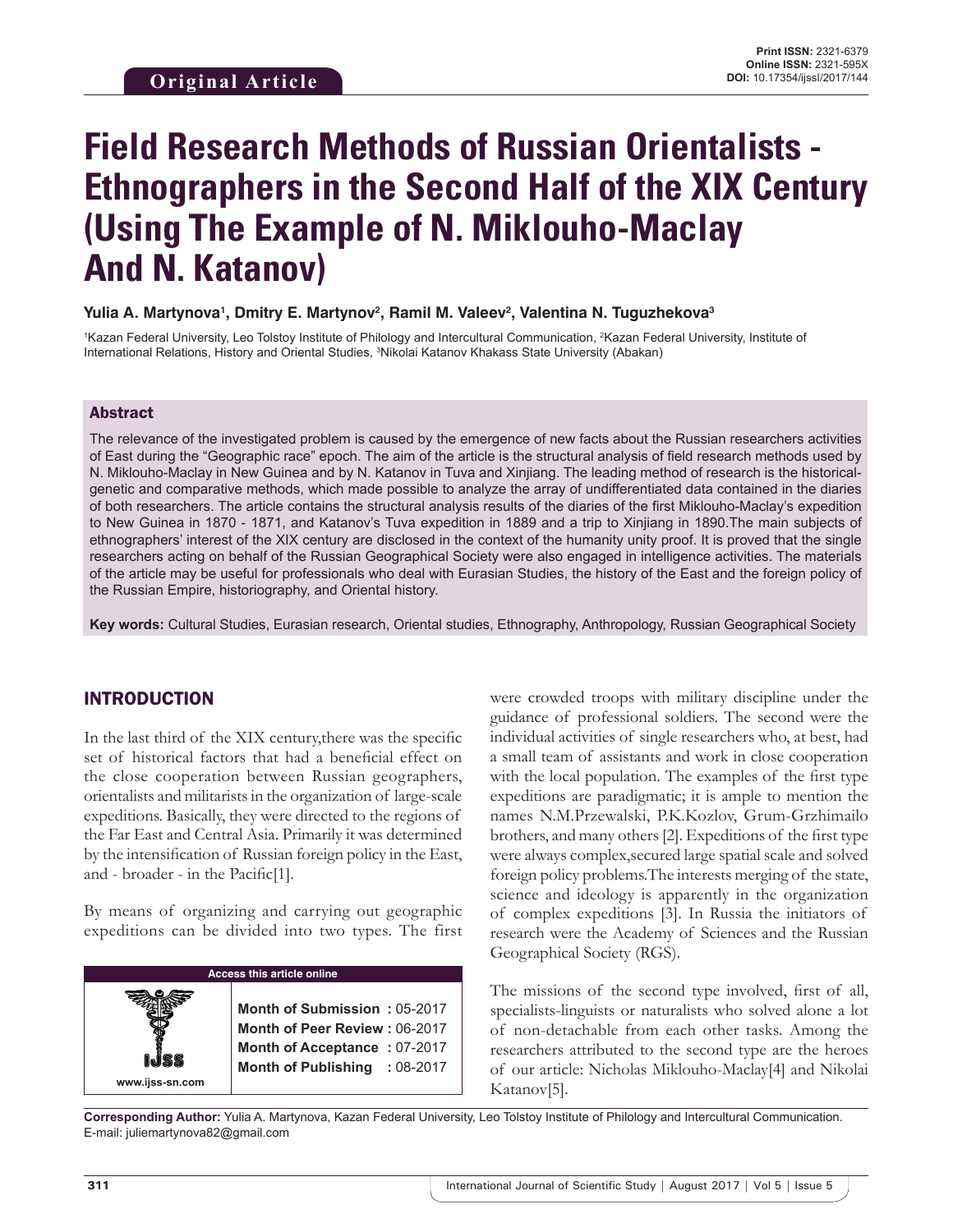# METHODOLOGICAL FRAMEWORK

The opportunity of a comparative analysis of Miklouho-Maclay's and Katanov's scientific and expeditionary heritage needs to be substantiated. The similarity of compared entities steps forward in comparative study. Especially it concerns the field of the history of science, which has a high degree of personalization itself [6, 7]. Externally two researchers have even similar life circumstances: severe childhood and youth, education in a foreign country. These circumstances determined the scientific isolation Miklouho-Maclay and Katanov, both researchers were not too eager to work in the trunk for that time fields of science. The difference is in the fact that Katanov chose for himself the path of the ethnographer-linguist for himself very early and he consciously was preparing for that role consciously, while the Miklouho-Maclay's conversion from naturalist generalist into anthropologist, who was involved in the manifestation of human culture within the geographical environment, occurred largely by accident, due to the confluence of certain life circumstances [4]. Miklouho-Maclay as Katanov preferred stationary working methods staying for months and years in one place, talking to native informants.

The comparison is based on the use of a number of historical research methods. First of all, they are historicalgenetic and historical-comparative methods. Historicaltypological method was used in the analysis of diary entries in which the information is in the undifferentiated and non-adapted form, in the form that the researcher recorded it on the certain day[8].

As a source of comparison, we used the published diaries of the first N. Miklouho-Maclay's stay in New Guinea [9]. To characterize the working methods of N. Katanov we used the travel diary published in Tuva[10] and the unpublished diary of scientific travel to Dzungaria and East Turkestan (1890)preparing for the publication by our group; his manuscript is in the National Archives of the Republic of Tatarstan.

## RESULTS

#### **Expeditionary methods of N.Miklouho-Maclay**

Nikolai Miklouho (1846-1888) studied zoology at the University of Jena under the guidance of an outstanding scientist Ernst Haeckel (1834-1919). Miklouho made an expedition to the Canary Islands together with Haeckelin 1866. In 1868 and 1869,Miklouho-Maclay committed two distinct zoological expeditions- to Sicily and to the Arabian coast of the Red Sea. Here he first was in contact with non-European cultures, trying to impersonate himself as an Arab and he wore Arabian clothing. It is characteristic that

the main object of his interest in this period were already the living conditions of people in the environment [11].

In October 1869,Miklouho-Maclay presented the project of expedition to the Pacific Ocean in Russian Geographical Society. The plan was approved very quickly: a comprehensive study of New Guinea, which was unknown to the science of that time,was the first item in it. The most important initiative of the Society was an appeal to the Ministry of the Navy, to deliver Miklouho-Maclay to a destination on a military ship [4]. The reasons that the imperial government became interested in the project of Miklouho-Maclay, who sympathized with the Polish insurgency, have long been unknown. A note of military intelligence staff baron A.Kaulbars'About the Russian colonization of New Guinea', dated by May 22, 1870 was found only in 2013 in the archive of RGS[11]. This proves that at least there were people interested in the study of the South Pacificin the War Ministry. Thus, it appears that private research plans of Miklouho-Maclay coincided with the foreign policy interests of the Russian Empire that explains the huge promotion of 24-year-old scientist, including the rerouting of a warship, the provision of recommendation letters to the authorities of the Pacific European colonies, personal acquaintance with the heir to the throne, etc. [12]

In order of appearance, New Guinea diaries of Miklouho-Maclay include the following subjects:

First contact with the Papuans (September 20, 1871).

Determination of stationary studies methods (September 26).

Visits to the Papuan village, a hostile reception (October 1 and October 3, December 3).

Lack of Papuans' terms of sale (October 1).

Musical Instruments (October 1, March 2).

The use of tobacco by Papuans (October 14).

Papuans'Fishing (October 20).

Household habits of Papuans due to anthropological measurements (November 1,10,13, December 14 and 28, February 19 and April 7, May 31, 1872).

The language barrier (November 17 and December 6, January 25,May 6).

Papuans' villages and houses (January 11, March 6).

The extraction of bone remains for anthropological measurements (February 12 and 26).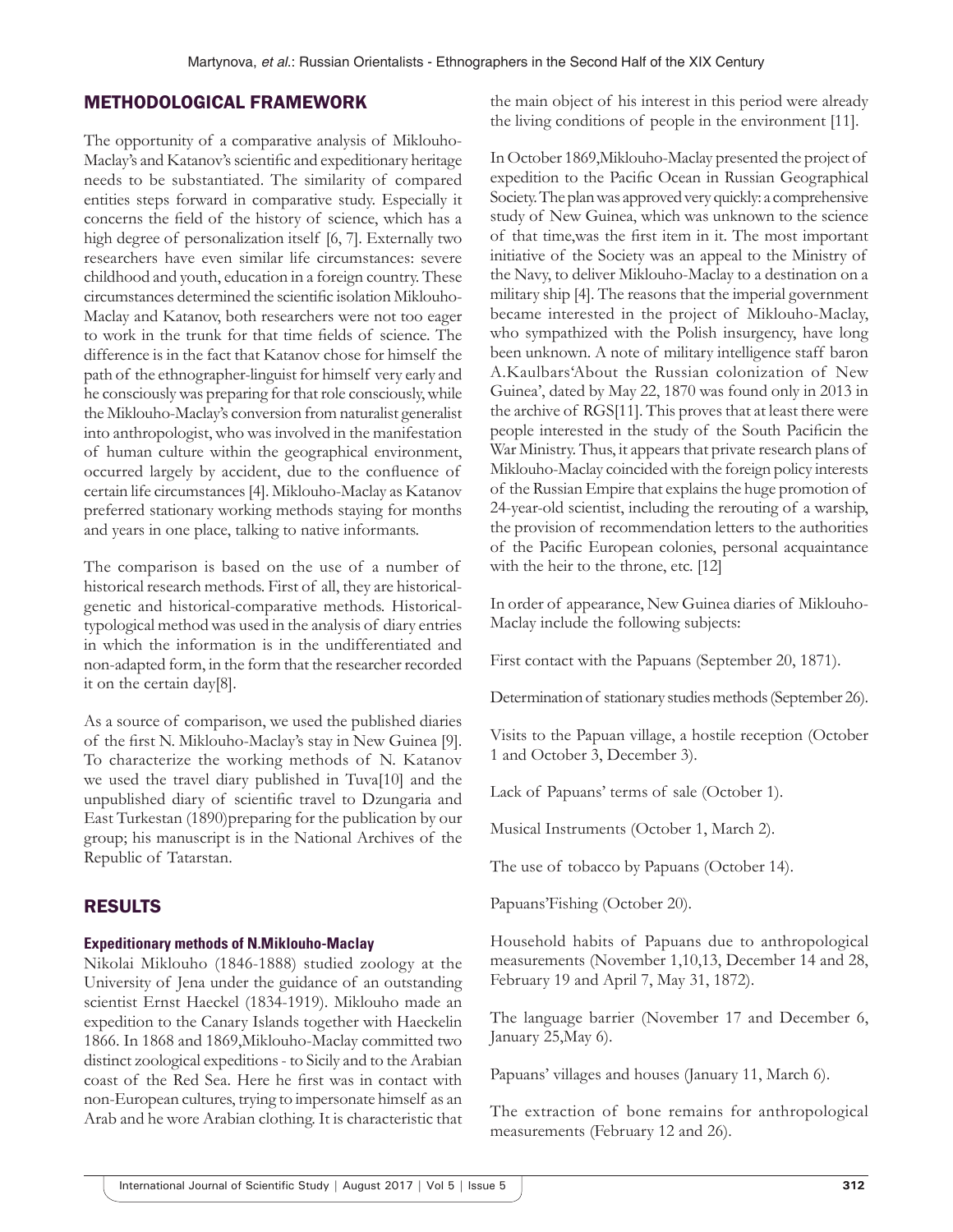Trial to steal and its exposure (February 16).

Miklouho-Maclay's inclusion in Papuan society (Feb. 18).

The position of women in Papuan society (February 21, April 3, May 29).

Papuans' agriculture (February 22).

Burial ritual (May 25).

The moral and ethical concepts (June 30) [9]

During two long trips to New Guinea, Miklouho-Maclay decided a number of important for the science of the time issues, particularly relating to the physical characteristics of the Papuans. They also include information about common diseases among the Papuans, life expectancy, etc. Findings clearly indicated the species (in the biological sense) the unity of all human races [4].

#### **Field research methods of N.F.Katanov**

Nikolai Katanov (1862-1922) was born in a family of Khakassgraziers. Feeling attraction to studying, supported by Krasnoyarsk Goldminers Kuznetsovs, Nikolai Katanov went to Krasnoyarsk when he was 14, where he graduated from high school with honors. The firstKatanov's article dedicated to the description of the Khakass shaman *buben* was published in 1883. In 1884, Katanoventered the Faculty of Oriental Languages of St. Petersburg University, where he was actively engaged in comparative-historical linguistics leading by V.V. Radlov, who had recently moved from Kazan to St. Petersburg [13:363].

Still in 1887, when N. Katanov was a student,V.Radlov proposed his candidacy for the planned expedition of the Russian Geographical Society in order to "study the remnants of the Turkic tribes in the far East"[5]. N. Katanov was "sent with a scientific purpose" in Siberia and China by Imperial Decree of December 22, 1888 [5:31]. The expedition took place on the territory of Tuva, Semirechye, Dzungaria and East Turkestan from May 1889 to March 1892.

Compared with the diaries of N. Miklouho-Maclay, the materials of N.F. Katanovare striking by much greater fragmentation of information that practically was not subjected to systematization and recorded immediately after the reception of the information. For example, in Tuva diary the information about the river crossing ways is in the records of May 2 and 4 and about traditional musical instruments is in the records of March 28, May

1 and 6, 1889. Here are the main themes that are found in the "Essays of Uryankhai land", in chronological order:

Rules of the domino game (May 2, June 3) and of chess (May 12 and 17).

Methods of fishing and hunting (May 13 and 30).

Funeral rituals, traditional notions of life after death (March 28, May 1 and 20, June 27, July 30, August 27).

Getting an inheritance (May 21, August 27).

Punishment of offenders under the Manchu (Qing) government (August 9).

Theft in Tuva (May 23 and 25, June1 and 4).

The life of Russian immigrants and their interaction with Tuvinians (May 2, July 21 and 22).

Courtship and marriage (June 27andAugust 27).

Guest Reception Traditions (March 23, April 5and May 11).

Cosmology (June 30).

Demonology (May 20 and 21, June 4, 9, 15, 22 and 24, August 26).

Bear in Tuvan representations (May 20, 23 and 27, June 9 and 24).

Tuvan traditional vows (June 24, 27 and 30, August 23).

Sacrifice (June 25, July 30).

Blood Sacrifice (May10 and 29, June 29).

Shamanic rituals (March 26, May 4 and 13, June 1, 7, 25, July 22 and 31, August 25).

Lamaist liturgy in the Chadanmonastery (July 15).

Diary of the first journey to Xinjiang (from the border city Chuguchak to Urumqi and *vice versa*), in its structure and content does not differ from the Tuvan travel notes. Exactly the same is the method of working with informants, with the only difference that N.F.Katanov posed himself as an Inspector of Russian foreign trade and used the services of an interpreter-guide, an ethnic Kazakh, who found informants from among the Turks, whose languages were familiar to the researcher, and communicates with the local authorities. Russian merchants, artisans and professionals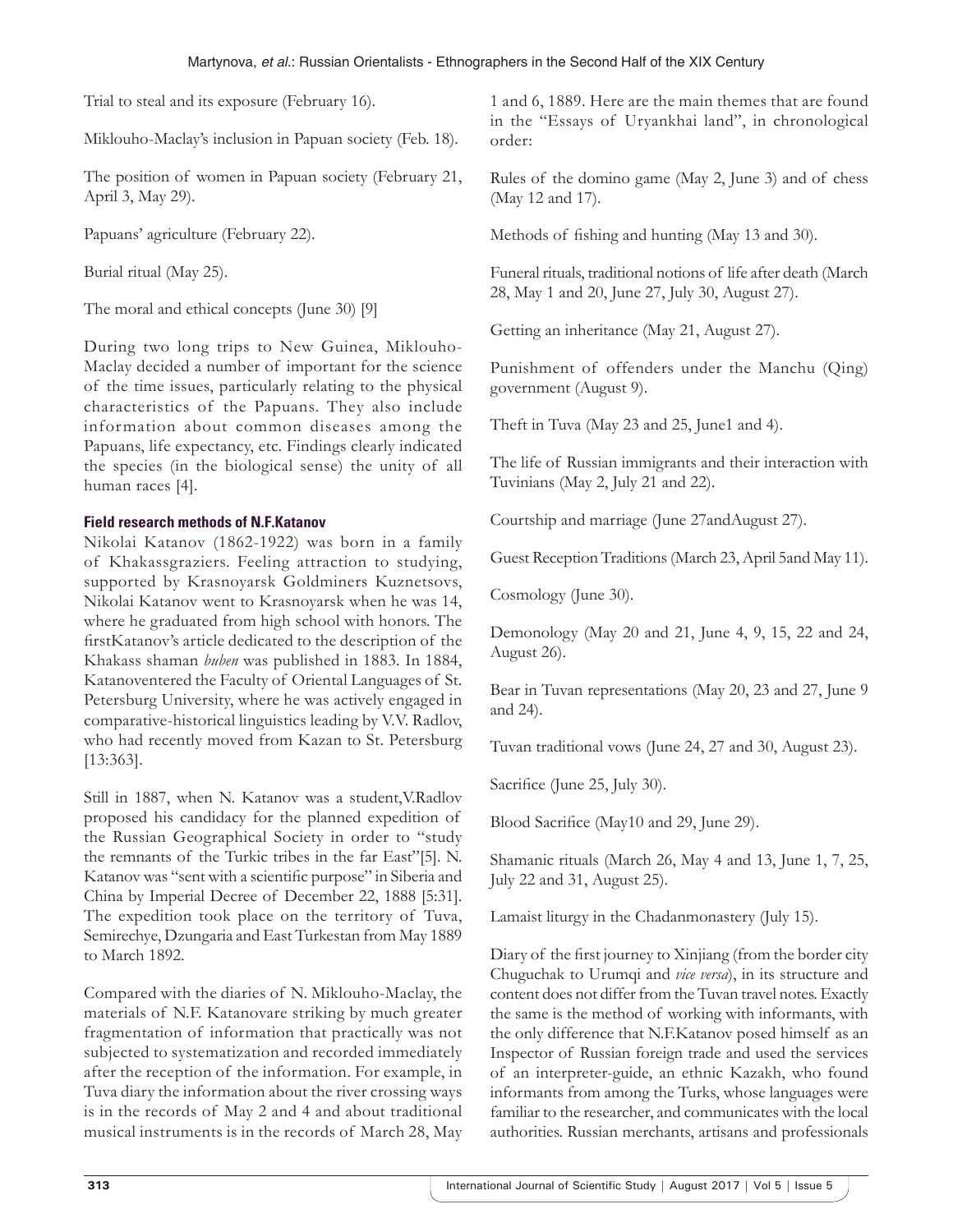| Martynova, et al.: Russian Orientalists - Ethnographers in the Second Half of the XIX Century                        |                                                                                                                                                                                                                                                     |  |
|----------------------------------------------------------------------------------------------------------------------|-----------------------------------------------------------------------------------------------------------------------------------------------------------------------------------------------------------------------------------------------------|--|
| working in Xinjiang, also served as a reliable supplier of a<br>wide variety of information.                         | Uyghur love letter-writer (September 13).                                                                                                                                                                                                           |  |
|                                                                                                                      | China commemoration of the dead (September 14).                                                                                                                                                                                                     |  |
| Topics covered in the diary of 1890 are following (in order<br>of appearance):                                       | Baths in Urumqi (September 18).                                                                                                                                                                                                                     |  |
| Ethnography of the Kazakh border regions (July 11 and 15).                                                           | Chinese Theater (September 21).                                                                                                                                                                                                                     |  |
| Chinese monetary system (July 14).                                                                                   | Muslim merchants - Russian subjects trading in Urumqi.<br>The detailed description of the range of their products and<br>the level of prices is given (September 22).                                                                               |  |
| Tribal division of the Kazakhs (July 17).                                                                            |                                                                                                                                                                                                                                                     |  |
| Durbuldzhin uprising in 1886 (July 23).                                                                              | Russian subjects married to Chinese citizens (September 22).                                                                                                                                                                                        |  |
| Border guards of the Qing Empire and the guard system                                                                | Russian citizens who own cattle in Urumqi (September 25).                                                                                                                                                                                           |  |
| (August 4 and 5).                                                                                                    | Russian citizens - Muslims, permanently residing in                                                                                                                                                                                                 |  |
| Russian merchants trading with China (August 5).                                                                     | Xinjiang (September 30).                                                                                                                                                                                                                            |  |
| Dungan Ethnography (August 5 and 9).                                                                                 | The advantages of camels as pack animals (October 4).                                                                                                                                                                                               |  |
| Life in the Turfan oasis (August 6).                                                                                 | Grilled urchins as a drug (October 6 and 7).                                                                                                                                                                                                        |  |
| Market prices for different goods, services and food                                                                 | Sino-Muslim relations in Xinjiang (October 10).                                                                                                                                                                                                     |  |
| (August 6, October 1, 3, 5 and 15).                                                                                  | Kalmyk Ethnography (October 15).                                                                                                                                                                                                                    |  |
| Fraud and oppression in Russian-Chinese trade; Chinese<br>judicial injustice, tortures (August 6, 11, 13, 19 and 26, | Operation of Kazakhs by Chinese population (October 15).                                                                                                                                                                                            |  |
| September 26, 28 and 30, October 5).                                                                                 | This shows that besides the ethnographic information N.<br>Katanov's 1890 <sup>th</sup> diaries contained intelligence information<br>that was strategic and tactical value of the Turkestan                                                        |  |
| Gardening and melon growing in Xinjiang (August 8).                                                                  |                                                                                                                                                                                                                                                     |  |
| Interpretation of Dreams from Uighurs folklore (August                                                               | Military District.                                                                                                                                                                                                                                  |  |
| 13).                                                                                                                 | <b>DISCUSSIONS</b>                                                                                                                                                                                                                                  |  |
| Description of Uighur wedding (August 13).                                                                           | The main problem is the one that Miklouho-Maclay had no<br>special education in the field of ethnographic observations,<br>the same concerns its theoretical base. Moving thematically<br>from natural science observations he used the old methods |  |
| Protestant and Catholic missionaries in China (August 16<br>and September 21).                                       |                                                                                                                                                                                                                                                     |  |
| Ethnography of Sarts and Uighurs (August 21 and 23).                                                                 | for anthropological material. Nicholas wrote in the report                                                                                                                                                                                          |  |

Chinese numerals (August 23).

Stance on smallpox patients (August 24 and 25).

Prostitution and sexual practices (August 29, September 11, October 3).

Defectors across the border (September 4 and 14).

Buddhism in Xinjiang (September 7).

Russian-Chinese school in Urumqi (September 8 and 13).

for anthropological material.Nicholas wrote in the report to RGS: "The only way is to see everything with your own eyes, and then, being aware (in recording) of seen, we must be on our guard if not the imagination, but the actual monitoring would give a complete picture of a custom or ceremony"[4]. This is the evidence of extreme positivism, in which Miklouho-Maclay was raised in German Universities. According to this approach, the forms of social organization almost did not respond to the interpretation, as well as religious beliefs, folklore and any other manifestations of spiritual culture. For example, Miklouho-Maclay noticed that the Papuans villages are usually divided into quarters, with special names, but he was never able to notice that a quarter inhabited by the